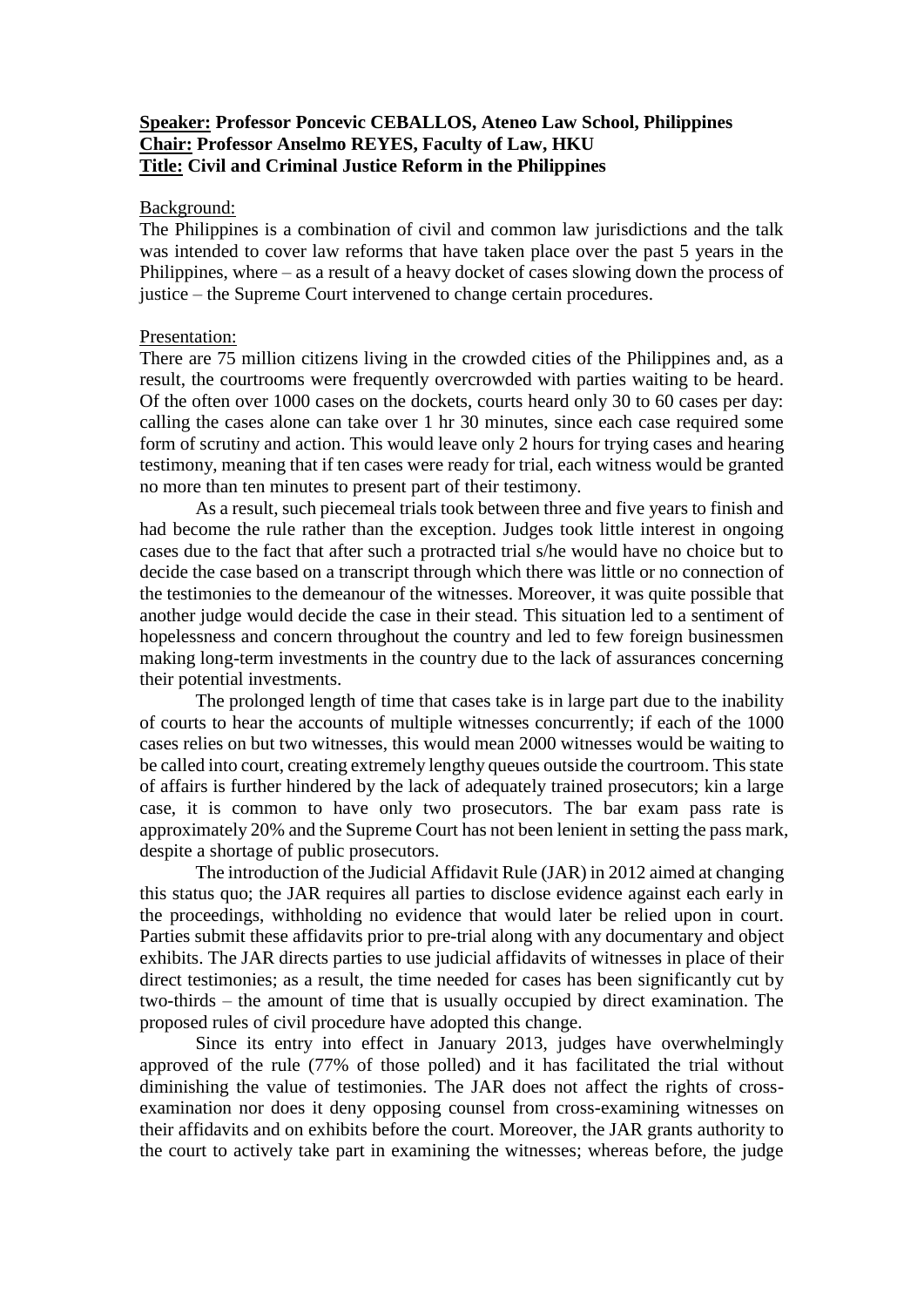would sit back and wait for testimony, the judge may now rely on the affidavit as an instrument of the law and the court becomes a major player in the search for the truth.

JAR applies in all cases triable by the Metropolitan Trial Courts (MetCs), Municipal Trial Courts (MTCs) provided the accused opts for trial using judicial affidavits, and Regional Trial Courts (RTCs). MetCs are found in cities; MTCs are found in provinces; and RTCs are positioned above the jurisdiction of MetCs. The JAR applies, therefore, to civil, criminal and family law, with the exception of dissolution of marriages. Should a party fail to submit a judicial affidavit, they would be deemed to have waived their right to submission. Should there be a valid reason for default and where another opportunity would not unduly prejudice the opposing party, the defaulting party may pay a fine of between 1000 and 4000 pesos (at the court's discretion) and submit an affidavit.

Such lengthy trials also have a severely detrimental impact on the welfare of the accused. The ironic situation is that, despite the presumption of innocence until proven guilty, city jails - where accused parties are remanded in custody – are of a significantly poorer quality than penitentiaries – where convicted offenders are housed. The latter enjoy larger living spaces, hospitals, sports facilities, recreational outlets, and even craftwork facilities for earning income; the former house accused parties in extremely poorly ventilated and unsanitary conditions, where widespread cases of boils, asthma, tuberculosis, depression and psychotic behaviour are rife. This inhumane treatment impacts them irrespective of whether they are later acquitted or discharged and may scar them psychologically or result in medical conditions as a result.

The conditions under which remanded parties are kept has drawn concern from the ICRC that the Philippine government has violated internationally set standards of living in detention facilities as well as guarantees of due process. Although the Rules of Criminal Procedure require courts to fix a reasonable amount of bail for accused persons taking into consideration their financial abilities and flight risks, the *de facto* situation was that courts simply adopted the amounts of bail that the prosecutor recommended based on the Department of Justice (DOJ) bail bond guide. In practice, therefore, prior to reform only those able to afford bail – the wealthier accused parties – are able to avoid such interminable conditions.

The Supreme Court has also taken steps to ensure that accused individuals are not left languishing in remand for excessively prolonged periods of time. On March 18, 2014 it issued A.M. 12-11-2-SC, providing "Guidelines for Decongesting Holding Jails by Enforcing the Right of Accused Persons to Bail and to Speedy Trial." This Administrative Memorandum eases the bail requirements for the destitute by declaring that the DOJ Bail Bond Guide was no longer controlling and insisting that 'in no case shall the Court require excessive bail.' Furthermore, should the bail imposed still be subjectively excessive, the accused may seek a reduction by demonstrating their lack of sufficient funds or financial situation. Most significantly, perhaps, is the cap that the Memorandum imposes on temporary detention of the minimum period of imprisonment that a crime carries upon conviction. That is to say, if the minimum period of imprisonment a conviction carries is 2 years, this will be the uppermost limit that an accused party will be subject to remand in custody and the court will automatically order his release on his own recognisance or personal undertaking pending further hearings of the case.

The Supreme Court also laid down rules to enforce the rights of the accused parties to a speedy trial: the raffle of the cases should take place within 3 days of filing; the arraignment should take place within 10 days; the pre-trial conference should take place within a further 10 days; and the trial should commence within 30 days of the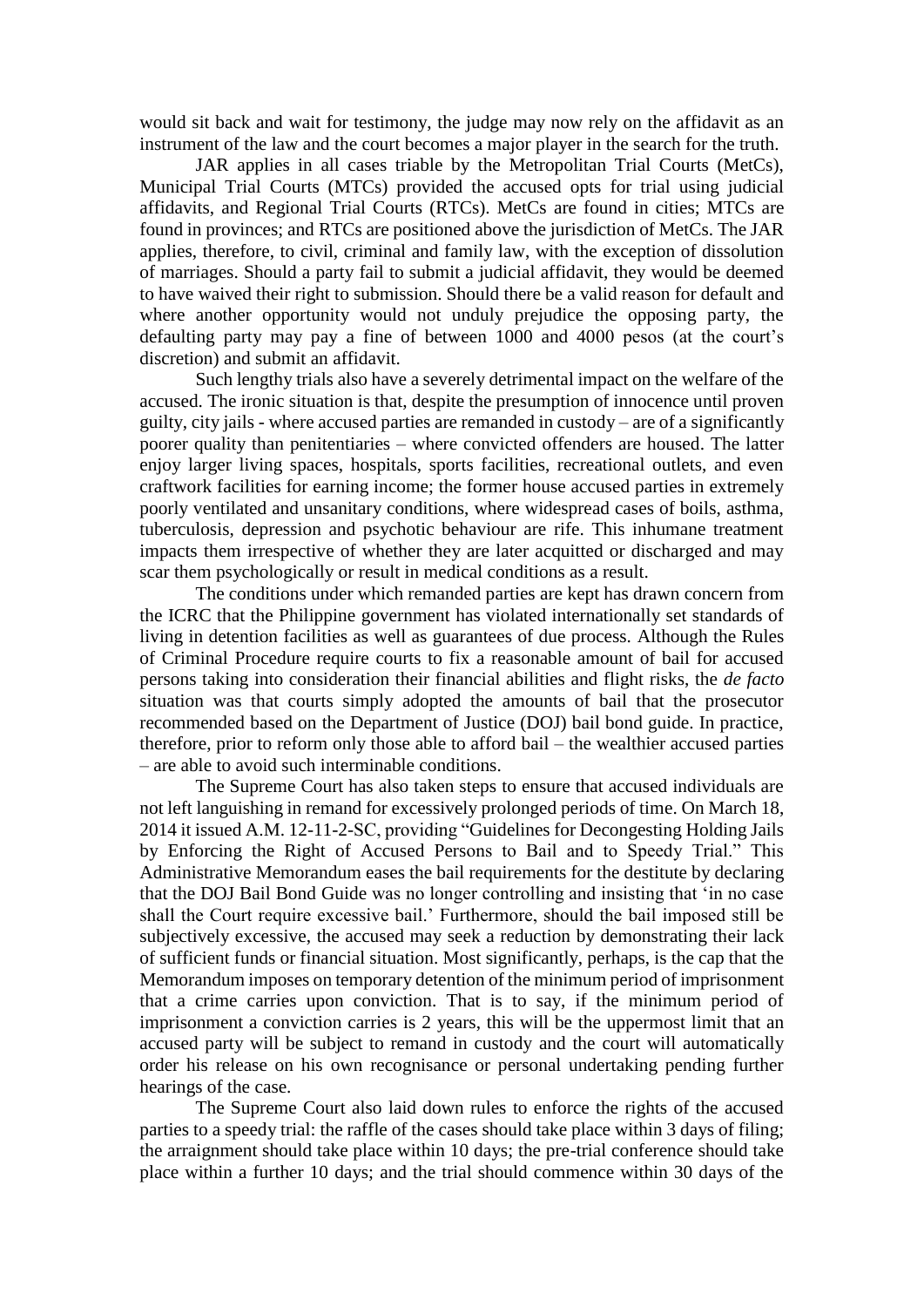pre-trial conference. The trial itself should be complete within 180 days, excluded situations falling under the category of justified postponement under the 1998 Speedy Trial Act. The accused shall be entitled to dismissal of the case on the grounds of denial to his right to a speedy trial upon non-observance of these time-limits. Where the postponements are justified due to the absence of essential witnesses the whereabouts of whom are unknown, the case is to be provisionally dismissed after 3 postponements. However, notice must be given to the complainant prior to the provisional dismissal of the case and the guidelines further provide that the one or two-year period allowed for reviving a provisionally dismissed criminal case shall be reckoned from the issuance of the order of dismissal. Should the case fail to be revived during the required period, the dismissal shall become permanent. In reality, however, this is not the way in which cases are dealt with. With the exception of cases involving tourists – which must be decided within 2 weeks – cases are frequently not dealt with within these parameters.

#### Interactive session:

## *Q: The slides refer to the minimum jail term of 2 years, 4 months and 1 day for theft of 6500 pesos. Is this a mandatory minimum sentence?*

A: Yes, this is the term set out by the Penal Code. The Court does, however, have discretion under the Penal Code's provision of mitigating circumstance. Plea bargaining could *potentially* reduce such a sentence to a few months. There is, thus, a huge incentive to plea bargain.

*Q: In criminal cases, must the defence give a full and frank disclosure in their affidavit? If so, would this not force the defence counsel to reveal their argument and defence prior to the prosecution giving their statement of facts and presenting its case?*

A: The prosecution submits its affidavit and case first; the defence then has time to draft and submit its affidavits. However, there is no plea bargaining after the affidavits have been submitted, only beforehand.

*Q: How has the JAR really helped the system in the Philippines? Should the affidavits be the actual testimony reduced to an affidavit? Has it helped to speed up the trials?*

A: It has undoubtedly made it more difficult for firms: they must bring all witnesses to the office, draft the affidavits, sign them and submit all the documents at the same time. Prior to the JAR, this was done on a case-by-case basis.

With respect to the content of the affidavit, there should be no argument included; the affidavit should serve only to include the facts of the matter. Witnesses should then corroborate one another's stories. Many times the examination itself also takes a long time. Any objections to the affidavit as involving hearsay etcetera can be made in court. Moreover, if the facts are not included in the affidavit, they cannot be included in the trial (unless, by poor choice, during cross-examination that evidence is raised by the questioning party).

#### *Q: What statistics have there been to support the success of these reforms?*

A: It is speedier- judges have commented so. The time that is used now is done during cross-examination alone. Moreover, in pilot courts – where the new law is applied to test the water of its success – there have been positive responses.